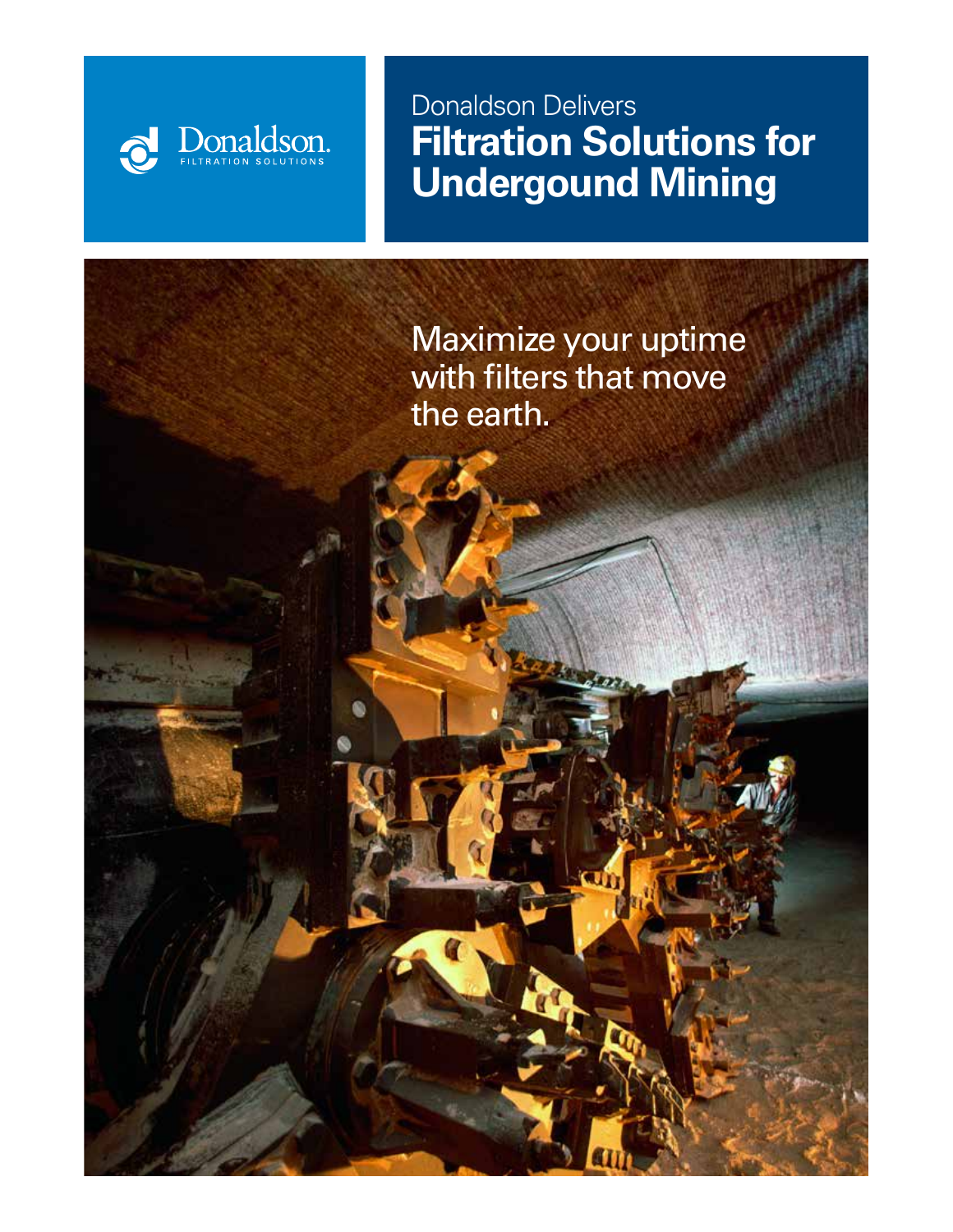

## **Effective and efficient hydraulic filtration** is the best preventive maintenance there is for hard-working equipment in the mining industry.

You need effective hydraulic filtration – and you want it all from one supplier. When it's time for filter replacement, Donaldson provides the right combination of quality and value to help you operate as efficiently as possible.

With Donaldson protection, your equipment will operate longer between filter replacements, saving on costly downtime and repairs. And we have a full range of offerings – both housings and replacement filters – to cover a wide range of underground mining equipment.



**High Pressure** heavy-duty filters rated for pressures up to 6500 psi for critical applications.



**Cartridge style** DT filters, using Donaldson Synteq™ media technology, help extend the life of heavy duty equipment.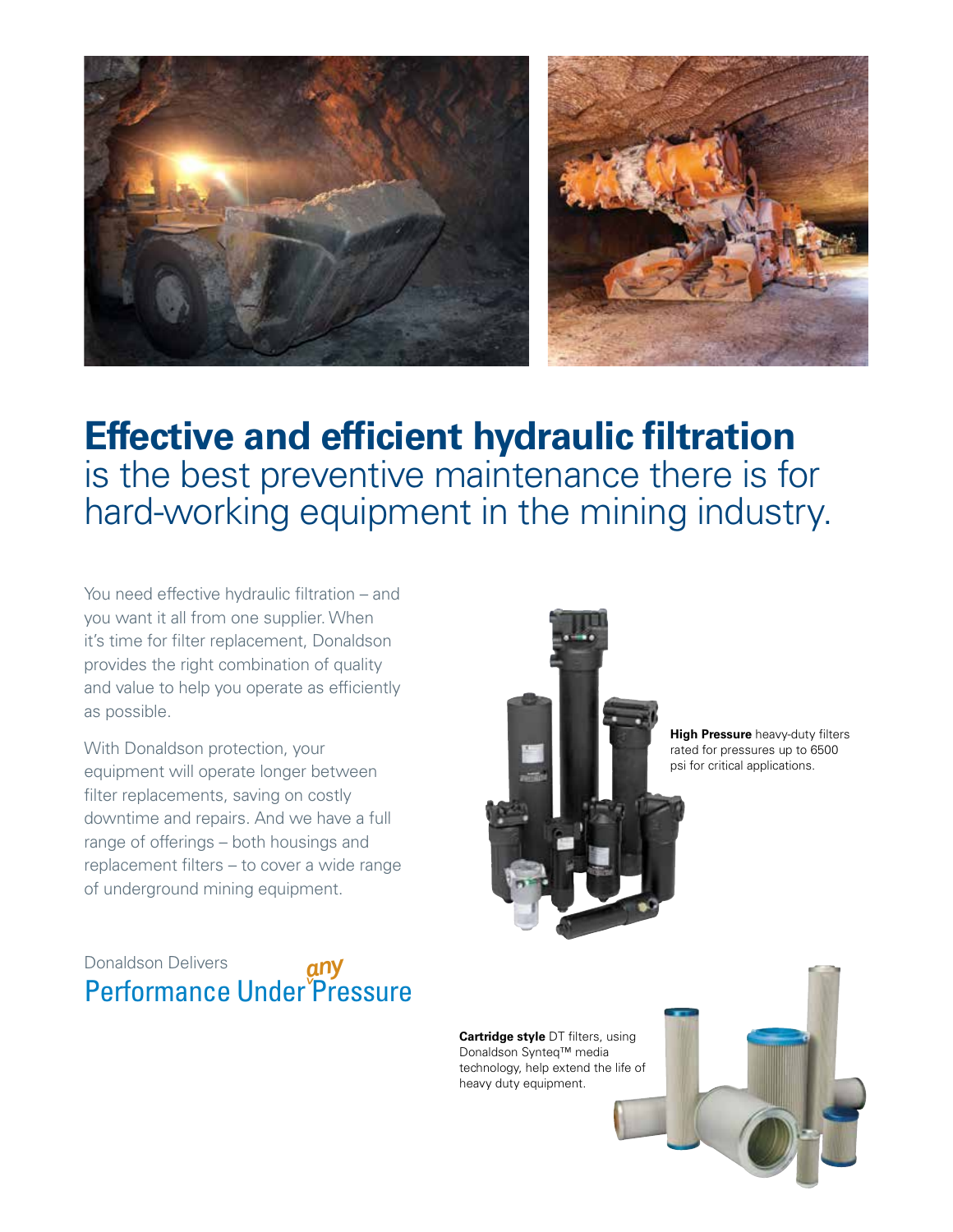## Donaldson Hydraulic Filtration Products for Mining Applications

| OE/Mfg.          | <b>Donaldson</b> | <b>Baldwin</b> | <b>Filtrec</b> | <b>Fleetguard</b> | <b>MP Filtri</b> | Pall        |        | Parker Schroeder Superior |         | <b>Wix</b> | <b>Application Example</b>               |
|------------------|------------------|----------------|----------------|-------------------|------------------|-------------|--------|---------------------------|---------|------------|------------------------------------------|
| 150230           | P566272          |                |                |                   |                  |             |        |                           |         |            | Fletcher Roof Bolter                     |
| 150288           | P574112          |                |                |                   |                  |             |        |                           | S040627 |            | Fletcher Roof Bolter                     |
| 64112936         | P567043          |                |                |                   |                  |             |        |                           |         |            | Sandvik                                  |
| 100167450        | P574111          |                |                |                   |                  |             |        | G2137                     | S065521 |            | Joy Continuous Miner                     |
| 100327786        | P566272          |                |                |                   |                  |             |        |                           |         |            | Joy                                      |
| 100400011        | P573960          |                |                |                   |                  |             |        |                           |         |            | Joy Continuous Miner                     |
| 100501337        | P551551          |                |                |                   |                  |             |        |                           |         |            | Joy                                      |
| 01067605-0009    | P173780          |                | D650T150A      |                   |                  |             |        | KM150                     | S060039 |            | Joy Continuous Miner                     |
| 39PML-Z10V       | P566257          |                |                |                   |                  |             |        | 39PML-<br>Z10V            |         |            | Bulk oil filtration                      |
| 39QPML-Z5V       | P566256          |                |                |                   |                  |             |        | 390PML-<br>Z5V            |         |            | Bulk oil filtration                      |
| 6RZ10            | P574183          |                |                |                   |                  |             |        |                           |         |            |                                          |
| 7EZ10            | P574496          |                |                |                   |                  |             |        |                           |         |            | Shuttle Cars                             |
| <b>7EZ25</b>     | P574497          |                |                |                   |                  |             |        |                           | S052017 |            |                                          |
| 8RZ25            | P574188          |                |                |                   |                  |             |        |                           |         |            | <b>GE Fairchild Scoop</b>                |
| 8TS3             | P164594          |                | D141G06A       |                   |                  |             |        | 8TS3                      |         |            |                                          |
| 9153002601380    | P765281          |                | <b>WG434</b>   |                   |                  |             |        |                           | S051655 |            | Bosch/Hydromatic                         |
| 9V5Z10           | P572998          |                |                |                   |                  |             |        | 9V5Z10                    |         |            |                                          |
| 9V5Z25           | P573185          |                |                |                   |                  |             |        | 9V5Z25                    |         |            |                                          |
| 9VZ10            | P567075          |                | <b>WG486</b>   |                   |                  |             |        | 9VZ10                     | S289163 |            |                                          |
| A10              | P167522          | PT727-HD10     | <b>WP730</b>   |                   | 102              |             |        | A10                       |         |            |                                          |
| A25              | P169477          | PT727-HD       | <b>WP731</b>   |                   |                  |             |        | A25                       |         |            |                                          |
| AZ10             | P569093          |                |                |                   |                  |             |        | AZ10                      | S050003 |            |                                          |
| AZ <sub>5</sub>  | P569092          |                |                |                   |                  |             |        | AZ <sub>5</sub>           |         |            |                                          |
| BBZ10            | P560400          |                | <b>WG315</b>   |                   |                  |             |        | <b>BBZ10</b>              |         |            |                                          |
| BBZ25            | P574175          |                | <b>WG670</b>   |                   |                  |             |        | BBZ25                     |         |            |                                          |
| BBZ3             | P574173          |                |                |                   |                  |             |        | BBZ3                      |         |            |                                          |
| BBZ <sub>5</sub> | P574174          |                |                |                   |                  |             |        | BBZ <sub>5</sub>          |         |            |                                          |
| CZ10             | P171311          |                |                |                   |                  |             |        |                           |         |            |                                          |
| G04248           | P573784          |                | D790G10AV      |                   |                  |             | G04248 |                           |         |            | Feeder Breaker                           |
| HC9800FKN4H      | P566393          |                | D120G06A       |                   | H9108            | HC9800FKN4H |        |                           |         |            |                                          |
| HP0651A10AN      | P171714          | PT8995-MPG     |                |                   | HP0651A10AN      |             |        |                           | S284993 |            | Fletcher Roof Bolter                     |
| K10              | P167410          | PT707HD10      | D650C10A       | HF6110            |                  |             |        | K10                       |         | 51407      |                                          |
| K25              | P167425          | PT707-HD       | D650C25A       |                   |                  |             |        | K25                       | S010187 |            |                                          |
| KS7              | P163903          | PT8363         | D650G10A       | HF30268           |                  |             |        | KS7                       |         | 57841      |                                          |
| KZ10             | P566272          | PT8363         | D650G10A       |                   |                  |             |        | KZ10                      |         |            | Joy Continuous Miner,<br>Fletcher Bolter |
| KZ3              | P566270          | PT8370-MPG     | D650G03A       | HF30490           |                  |             |        | KZ3                       |         | 57840      | Oldenburg Roof<br>Bolter, Drill, Scaler  |
| M10              | P550388          | BT387-10       |                | HF6736            |                  |             |        | M10                       |         | 51759      |                                          |
| NZ10             | P567067          |                | <b>WG243</b>   |                   |                  |             |        | NZ10                      |         |            |                                          |
| P169016          | P169016          |                | FS130B7T125    | HF6253            | SE30M125ANS      |             |        | SS150100                  |         | 57452      | Scoop                                    |
| PT707HD-10       | P167410          | PT707HD-10     |                |                   |                  |             |        |                           |         |            |                                          |

For more information on our full line of filtration products and accessories, visit *crossreference.donaldson.com*.